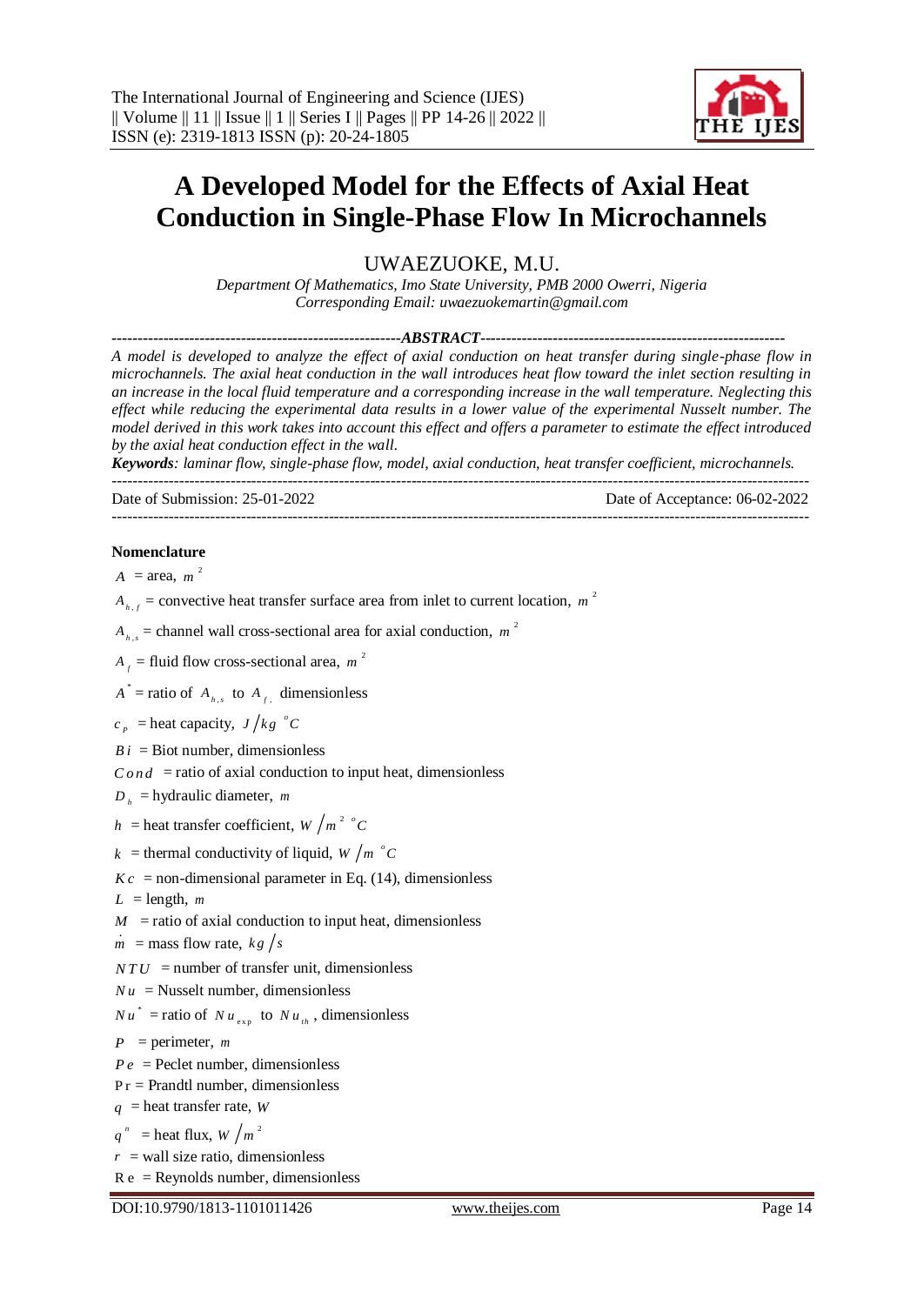$St =$ Stanton number, dimensionless

 $T =$  temperature,  $C$ 

- $T_c$  = non-dimensional parameter in Eq. (15), dimensionless
- $x =$  distance from the entrance

# **Subscripts**

 $\dot{c} \, \dot{o} \, \dot{n} \, \dot{d}$  = conduction  $\cos$  *c o n v* = convection  $f = fluid$  $h$  = heating  $k =$  conductivity  $k0$  = neglecting the effect due to axial conduction  $s =$ surface  $th =$ theoretical  $w =$  wall  $x =$ stream-wise spatial coordinate

# **I. Introduction**

With the developments in the micro-electro-mechanical systems (MEMS) fabrication technology, microchannels can be manufactured directly on the backside of a silicon wafer. For this type of microchannels, the ratio of wall thickness to channel diameter is usually much larger than that for macro scale tubes. This ratio increases as the channel diameter decreases for a given silicon wafer thickness. Many experimental studies reported in the literature for microchannels revealed a significantly lower value of fully developed Nusselt number for laminar flow with a further decreasing trend at lower Reynolds numbers [1–7]. Some of the reasons proposed in the literature to explain this phenomenon are due to scale [5–7], aspect ratio [1], roughness [2], and axial conduction<sup>[4]</sup>. Scale effect should not be a reason for lower  $Nu$  in Refs.[5]–[7] since no microscale effects are expected for liquid flow in microchannels [8–11].

Rosa *et al*. [12] reviewed single-phase heat transfer in microchannels and observed that experimental data with single circular microchannels were usually more accurate and in good agreement with conventional correlations. For single commercial tubes, the axial conduction effect was much less since the heat transfer areafor axial conduction was much smaller than that for microchannels on a silicon substrate [8–10,13–18].

Axial conduction effect on heat transfer was investigated by Davis and Gill [19] during Poiseuille– Couette flow between parallel plates. They concluded that axial conduction effect lowered the *Nu* value. The importance of axial conduction increased with increasing ratio of channel thickness to channel length, and wall to fluid thermal conductivity ratio, whereas increasing  $Pe (= Re Pr)$  reduced these effects. A few researchers [4,20–22]found that the fluid temperature along the channel length in a uniformly heated channel did not increase linearly due to the axial heat conduction. Guo and Li [20,22] numerically investigated the effect of axial heat conduction on  $Nu$ . A clear effect of axial conduction was revealed as a function of  $Re$  for different outer to inner diameter ratios. It was found that the  $Nu$  from the numerical simulation was significantly lower than the conventional channel predictions. The authors concluded that the lower  $Nu$  values can be attributed to the use of one-dimensional model without axial heat conduction in the channel wall. The deviation was found to increase with decreasing Re , and increasing external to internal diameter ratio or wall to fluid thermal conductivity ratio.

Another numerical simulation work was performed by Maranzana *et al*. [21]; they investigated the axial heat conduction effect during water flow in a  $100 - \mu m$  channel formed by two  $10 - \mu m$  long and 500 –  $\mu$  m thick silicon blocks. The channel was heated by a 30 kW /m<sup>2</sup> uniform heat flux on one wall and adiabatic boundary condition was imposed on the other wall. A normalized fluid temperature distribution along the channel length for several Re was clearly revealed. For Re higher than 500 , the fluid temperature increased linearly while for low Re the temperature was higher than the linear variation, and the deviation increased with decreasing Re . Maranzana *et al*. [21] indicated that the axial conduction effect is negligible, if the ratio of axial conduction heat to input heat is less than 0.01 . For the channels investigated, they obtained a lower Nu value, which decreased with decreasing Re.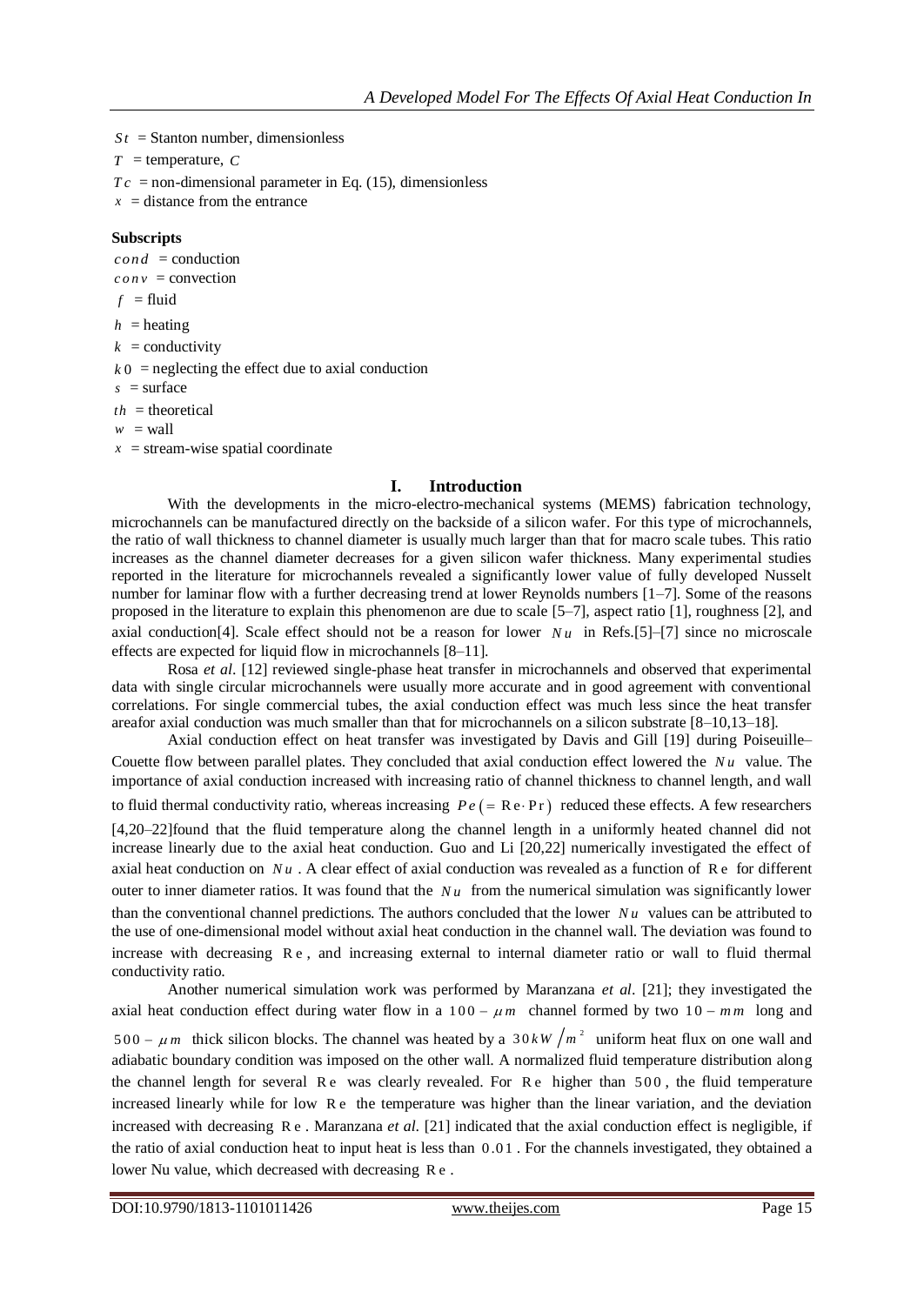Tiselj *et al*. [4] conducted a systematic experimental and numericalinvestigation to study the effect of axial conduction through silicon wafer in the Re range from 3.2 to 84. The channels were fabricated on a 530  $\mu$  m thick  $15 \times 15$  mm silicon substrate. The hydraulic diameter of the channel and the heating length were  $162 \mu m$  and  $10mm$ , respectively. Both numerical and experimental results showed that the wall and fluid temperatures did not change linearly along the flow length. Numerical prediction of local  $Nu$  variation in the flow direction was influenced by axial conduction effects.

An exhaustive treatment of axial conduction effects and a comprehensive summary of research in this field are presented in Refs. [23] and [24]. They considered the effect of axial conduction in the fluid as well as in the wall. These effects were shown to be relevant in the entrance region of the microchannels. They also presented specific conditions under which the axial conduction effects need to be considered.

The work available in the literature clearly brings out the effect of axial conduction on heat transfer. Extensive numerical studies are available that confirm this effect. Although the axial conduction effect is found to be negligible in the fully developed region, experimental data from different investigators indicate significantly lower values of Nusselt numbers in microchannels. In the present work, a model is developed based on the axial conduction effects on the local fluid temperature, and consequently on the local wall temperature. The resulting model is used to compare the available experimental data for single-phase liquid flow.

#### **II. Theoretical Considerations**

Consider a microchannel of uniform cross-section subjected to a constant heat flux wall boundary condition. Axial conduction effects are introduced due to the heat transfer in the fluid and in the wall in a direction opposite to the fluid flow. Following the analysis presented by Hetsroni *et al*. [23] and Yarin *et al*. [24], axial conduction in the fluid is important only in the entrance region for which  $x / Dh \cdot Pe \le 10$ . For single-phase flow of water, considering a velocity of around  $1m/s$ , and a channel hydraulic diameter of 200  $\mu$ m, the axial conduction effects are important only in the region  $x \le 0.2 \mu$ m. For under the same conditions, the axial conduction effects are important only in the region  $x \le 200 \mu m$  for a velocity of  $1m / s$ , and  $x \le 20 \mu m$  for a velocity of  $10 m / s$ . From a practical standpoint, the effect of axial heat conduction in the fluid is insignificant for single-phase flow of both water and air in microchannels.



**Fig. 1 Flow configuration for the analytical model**

Detailed equations for analyzing the heat conduction effectshave been presented by a number of investigators, e.g., Refs.[20]–[24]. In this work, the analysis is aimed at evaluating the local fluid temperature at any section in the fully developed region. The model is intended for reducing experimental data to obtain heat transfer coefficient and Nusselt number in the fully developed region. For this purpose, the flow configuration shown in Fig. 1 is used. Fluid flow is considered in the channel, and the tube wall is subjected to a constant heat flux on the outside surface. The following assumptions are made: steady state; incompressible, thermally, and hydrodynamically fully developed flow; and constant properties.

In the control volume

$$
dq + q_{\text{cond},x} + q_{\text{cond},x+dx} - dq_{\text{conv}} = 0 \tag{1}
$$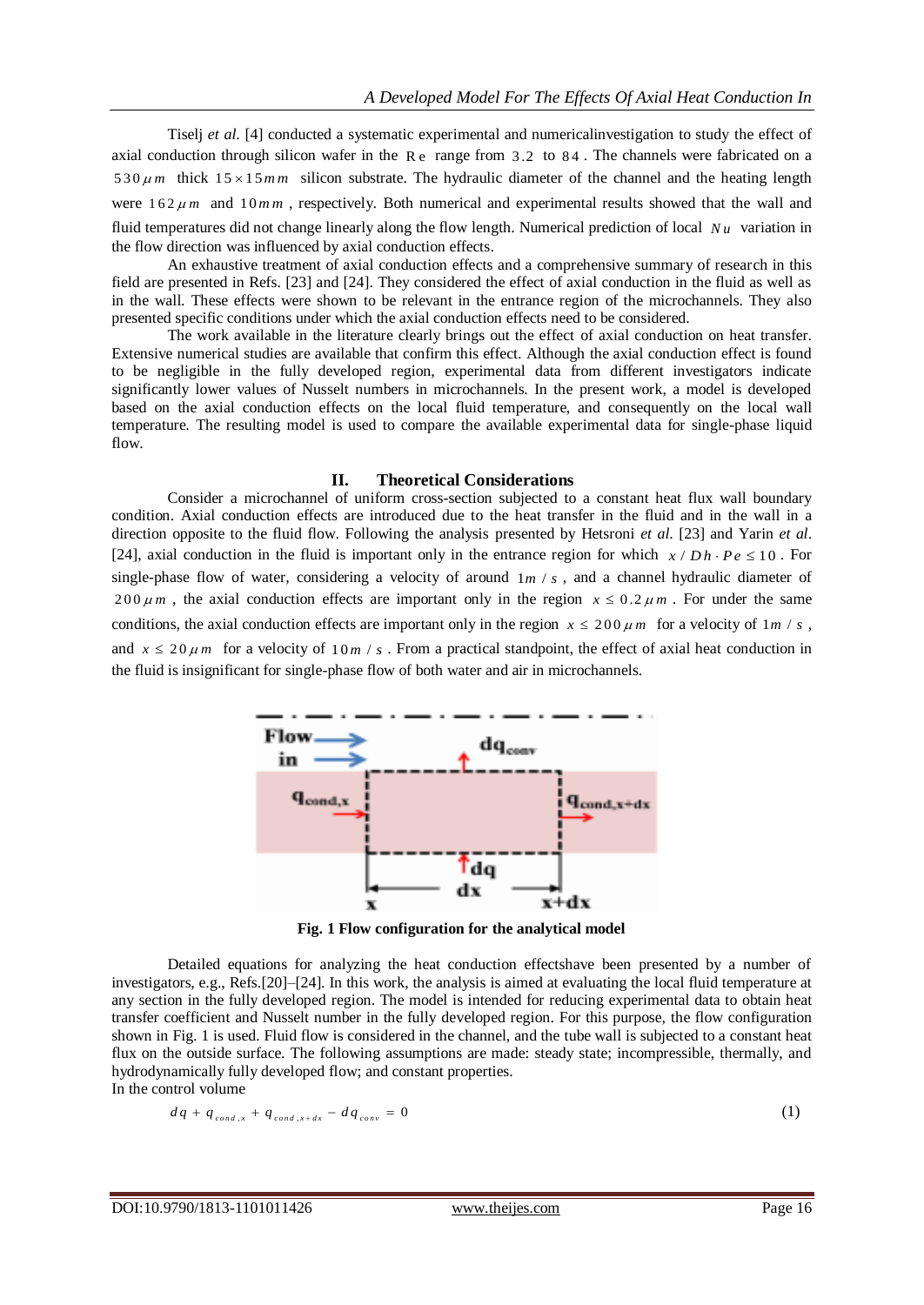where  $dq$  is the heating power supplied from the outside wall,  $q_{cond,x}$  and  $q_{cond,x+dx}$  are the conduction heat transfer rates in locations x and  $x + dx$ , respectively, and  $dq_{conv}$  is the convection heat transfer rate to the fluid. The values can be calculated as the follows:

$$
dq = q''P dx \tag{2}
$$

$$
q_{\text{cond},x} = -k_s A_{h,s} \frac{dT_w}{dx} \tag{3a}
$$

$$
d x
$$
  
 
$$
q_{cond,x+dx} = -k_s A_{h,s} \frac{d T_w}{dx} - k_s A_{h,s} \frac{d T_w}{dx^2} dx
$$
 (3b)

$$
dq_{conv} = hP dx \left( T_{w,x} - T_{f,x} \right) \tag{4}
$$

where P,  $k_s$ ,  $A_{h,s}$ , h and  $T_{w,s}$  in Eqs. (2)–(4) are channel perimeter, thermal conductivity of the channel walls, cross-section area of the channel, convection heat transfer coefficient, and local wall temperature, respectively.

Equation (1) can then be rewritten as  
\n
$$
q''P + k_s A_{h,s} \frac{d^2 T_w}{dx^2} - h p \left( T_{w,x} - T_{f,x} \right) = 0
$$
\n(5)

Since the flow is fully developed, the fluid temperature in this region rises linearly for constant heat flux boundary condition. The wall temperature also follows the linear trend and the second derivative term in Eq. (5) becomes zero. To find local fluid temperature, consider the fluid segment from the inlet section i of the heated length to the current location  $x$ . An energy balance yields

$$
mc_p \left( T_{f.x} - T_{f.i} \right) = q''Px - q_{cond.x} \tag{6}
$$

The heat supplied may be expressed in terms of the fluid temperature rise without the axial conduction effects, expressed with subscript *k* 0 .

$$
\text{1 with subscript } k \text{ 0.}
$$
\n
$$
\dot{m} c_p \left( T_{f,x} - T_{f,i} \right) = \dot{m} c_p \left( T_{f,x,k0} - T_{f,i} \right) + k_s A_{h,s} \frac{dT_w}{dx} \tag{7}
$$

where *m* and  $c_p$  are the mass flow rate and fluid heat capacity, respectively.  $T_{f,x}$  and  $T_{f,x,k_o}$  are the local fluid temperatures with and without considering axial conduction effects.

The local fluid temperature without axial conduction may be derived from Eq. (7)

$$
T_{f,x,k0} = T_{f,x} - \frac{k_s A_{h,s}}{\dot{m}c_p} \frac{dT_w}{dx}
$$
 (8)

In fully developed flow,  $\frac{dT_f}{T} = \frac{dT_w}{T}$ *d x d x* =

$$
q''P\,dx = m\,c_p\,dT_f\tag{9}
$$

$$
\frac{dT_f}{dx} = \frac{q''P}{\dot{m}c_p} \tag{10}
$$

The heat transfer coefficients for the two cases,  $h_x$  and  $h_{x,k0}$ , with and without considering axial heat conduction effects, respectively, are given by

$$
h_x = \frac{q''}{T_{w,x} - T_{f,x}}\tag{11}
$$

$$
h_{x,ko} = \frac{q''}{T_{w,x} - T_{f,x,ko}}
$$
 (12)

The ratio of the two heat transfer coefficients may be written as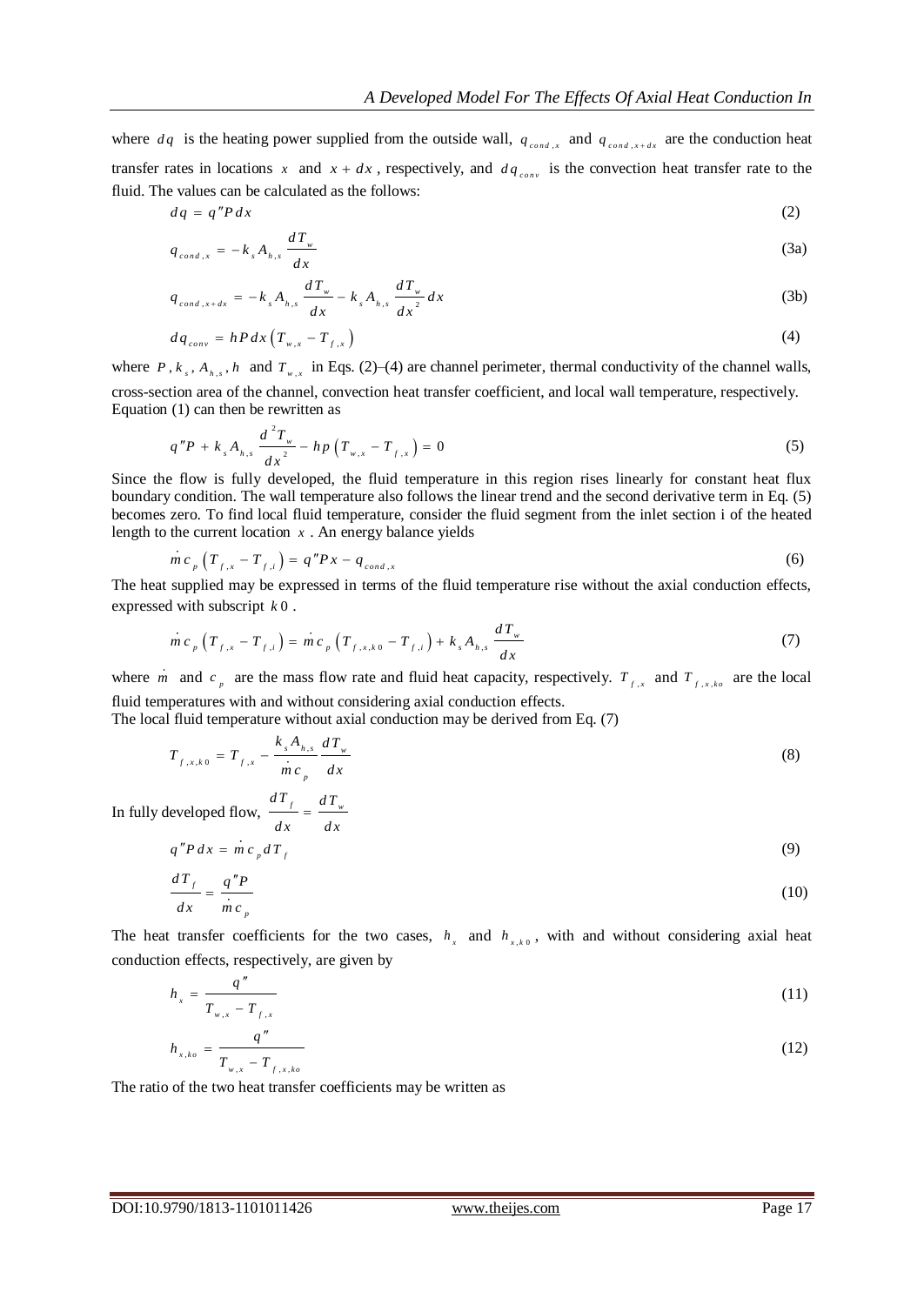$$
\frac{h_{x,k_o}}{h_x} = \frac{T_{w,x} - T_{f,x}}{T_{w,x} - T_{f,x,k_o}} = \frac{T_{w,x} - T_{f,x}}{T_{w,x} - T_{f,x} + \frac{k_s A_{h,s}}{mc_p} \frac{dT_w}{dx}} = \frac{q''}{\frac{h_x}{\frac{H_x}{m} + \frac{k_s A_{h,s}}{mc_p} \frac{q''P}{dx}}} = \frac{1}{1 + \frac{k_s A_{h,s}}{mc_p dx} \frac{h_x P dx}{mc_p dx}}
$$

(13)

where  $\frac{R_{s}R_{h,s}}{s}$ *p k A*  $mc_{n}dx$ represents the ratio of axial conduction (taking its absolute value, since heat conduction is

% opposite to the fluid flow direction), to convective heat transfer and is termed as  $Kc$  *d*  $\frac{dT_w}{dT_w}$ 

$$
Kc = \frac{k_s A_{h,s}}{mc_p dx} = \frac{k_s A_{h,s} \frac{dT_w}{dx}}{mc_p dT_f} = \frac{dq_{cond}}{dq} = 4 \frac{k_s}{k_f} \frac{1}{Re Pr} \frac{A_{h,s}}{A_{h,f}}
$$
(14)

Where  $k_f$  and  $A_{h,f}$  are the fluid thermal conductivity and convection heat transfer area. The ratio  $\frac{A_{h,f}}{A}$ *p h P d x*  $mc_{n}dx$ is

termed as 
$$
Tc
$$
 and can be expressed in the following form:  
\n
$$
Tc = \frac{h_x P dx}{\dot{m} c_p dx} \frac{\left(\frac{h_x D_h}{k_f}\right) A_{h,f}}{\left(\frac{\dot{m} D_h}{A_f \mu_f}\right) \left(\frac{\mu_f c_p}{k_f}\right) A_f} = \frac{Nu_{th}}{Re Pr} \frac{A_{h,f}}{A_f} = St \frac{A_{h,f}}{A_f}
$$
\n(15)

where  $A_f$  is the cross-sectional area of fluid flow in channel. Nu this the theoretical laminar fully developed flow *Nu*, which is a function of surface geometry and thermal boundary condition. The ratio of Nu without

axial conduction to 
$$
Nu
$$
 with axial conduction can be determined from Eq. (13) and rewritten as\n
$$
\frac{Nu_{k_o}}{Nu_{th}} = \frac{h_{x,k0}}{h_x} = \frac{1}{1 + KcTc} = \frac{1}{1 + 4\frac{k_x}{k_f}\frac{A_{h,s}}{A_f}\frac{Nu_{th}}{(Re\ Pr)^2}}
$$
\n(16)

where  $Nu_{k_o}$  is the Nusselt number neglecting the effect of axial heat conduction. The term  $KcTc$  is always a positive value; hence,  $\frac{N_{k_0}}{k_0}$ *th Nu Nu* is always less than 1 for nonzero values of  $KcTc$ .

In literature, different terminologies are used to express the ratio  $\frac{q_{cond}}{q_{cond}}$ *c o n v q q* . Maranzana *et al.* [21] defined  $\frac{q_{cond}}{q}$ *c o n v q q* as

*M* number and expressed it as  $M = \frac{r^2 N T U}{r^2}$ *B i*  $=$   $\frac{1}{\sqrt{2\pi}}$ , where r, NTU, and Bi are wall size ratio, number of

transfer units and Biot number. Guo and Li  $[22]$  termed the ratio  $\frac{q_{cond}}{q_{cond}}$ *c o n v q q* as "Cond" and expressed it as:

, , 1 R e Pr  $A_{h,s}$  *D*<sub>*f*</sub>  $f$  RePr  $A_f$   $L_{h,x}$  $C$ *ond* =  $\frac{k_s}{k}$ .  $\frac{1}{k_{h,s}}$ .  $\frac{A_{h,s}}{k}$ .  $\frac{1}{k_f}$ . Re Pr.  $\frac{1}{A_f}$ .  $\frac{1}{L}$  $=\frac{k_s}{s} \cdot \frac{1}{s} \cdot \frac{A_{h,s}}{s} \cdot \frac{D_f}{s}$ . The axial conduction effects decrease with decreasing values of M and *C o n d* [21,22].

The physical meaning of  $\frac{A_{h,s}}{h}$ *f A A*  $\frac{1}{\sqrt{1-\frac{1}{2}}}$ R e P r and  $\frac{R}{s}$ *f k k* may be explained as follows: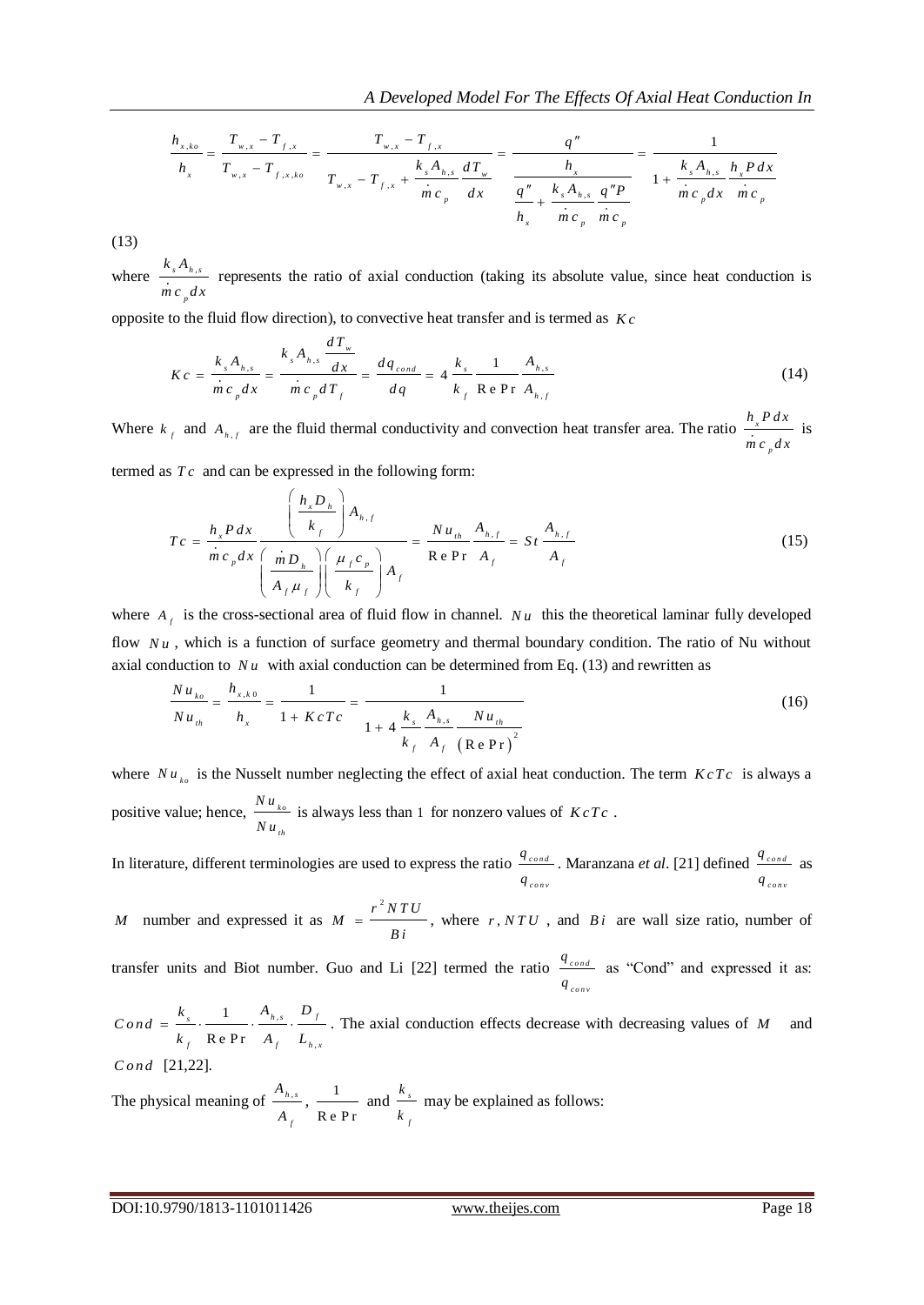1. *h s*, *A f A* : This parameter represents the ratio of axial conduction heat transfer area to fluid flow cross-sectional

area. The axial conduction heat transfer increases with the increasing  $A_{h,s}$ . From Eq. (3), one can easily observe that the higher the  $A_{h,s}$  is in relation to  $Af$ , the higher axial conduction heat transfer rate will be.

2. 1 R e P r : Reducing the flow rate results in a lower value of Re and a higher value of *Kc* . Since the flow rates in microchannels are generally low due to pressure drop considerations, the effect of heat conduction will be

quite significant. Pr is a fluid property; the higher the value the better the convection heat transfer will be. For a fluid with a higher Pr , the axial heat conduction effect becomes less significant.

3. Ratio  $\frac{k_s}{n}$ : This parameter is the ratio of thermal conductivities of the channel material and the fluid. The higher *f k*

the  $k<sub>s</sub>$  value, the higher will be the effect due to axial conduction. The channel walls used in heat transfer experiments reported in literature include glass, stainless steel, silicon, and copper. The *s k* value differs over a wide range from 1.4 to 400W /  $m^{\circ}C$  for these materials. The fluid conductivity values  $k_f$  for gases and liquids are also significantly different. For instance,  $k_f$  for air and water are 0.026W  $m^o C$  and 0.61W  $m^o C$ at room temperature, respectively. Thus the results for heat transfer with gas flow would experience much larger axial heat conduction effects as compared to the liquid flow.

## **III. Model Verification**

## **3.1 Comparison of the Model to Available Numerical Simulations**.

Available literature results are compared to the present model to validate its applicability under different operating conditions. Maranzana *et al*. [21] investigated the axial conduction effect using numerical simulation for the following case: water flow in a  $100 - \mu m$  channel formed by two  $10mm$  long and 500  $\mu$  m thick silicon blocks. The channel was heated by a 30 kW  $/m^2$  uniform heat flux on one wall, and the other wall was applied an adiabatic boundary condition.



**Fig. 2 Comparison of numerical simulation from Maranzana** *et al***. [21] and the present model, Eq. (16)**

Figure 2 shows the numerical simulation results by Maranzana *et al.* [21] plotted as  $Nu$  versus Re. The present model, Eq. (16), is also plotted in Fig. 2 for comparison with the simulation results. It is found that the trends match quite well and the estimated  $Nu$  in Ref. [21] and the present equation are in very good agreement. In the high  $\text{Re}$  range  $(\text{Re} > 400)$ , the estimated values were the same as the theoretical values for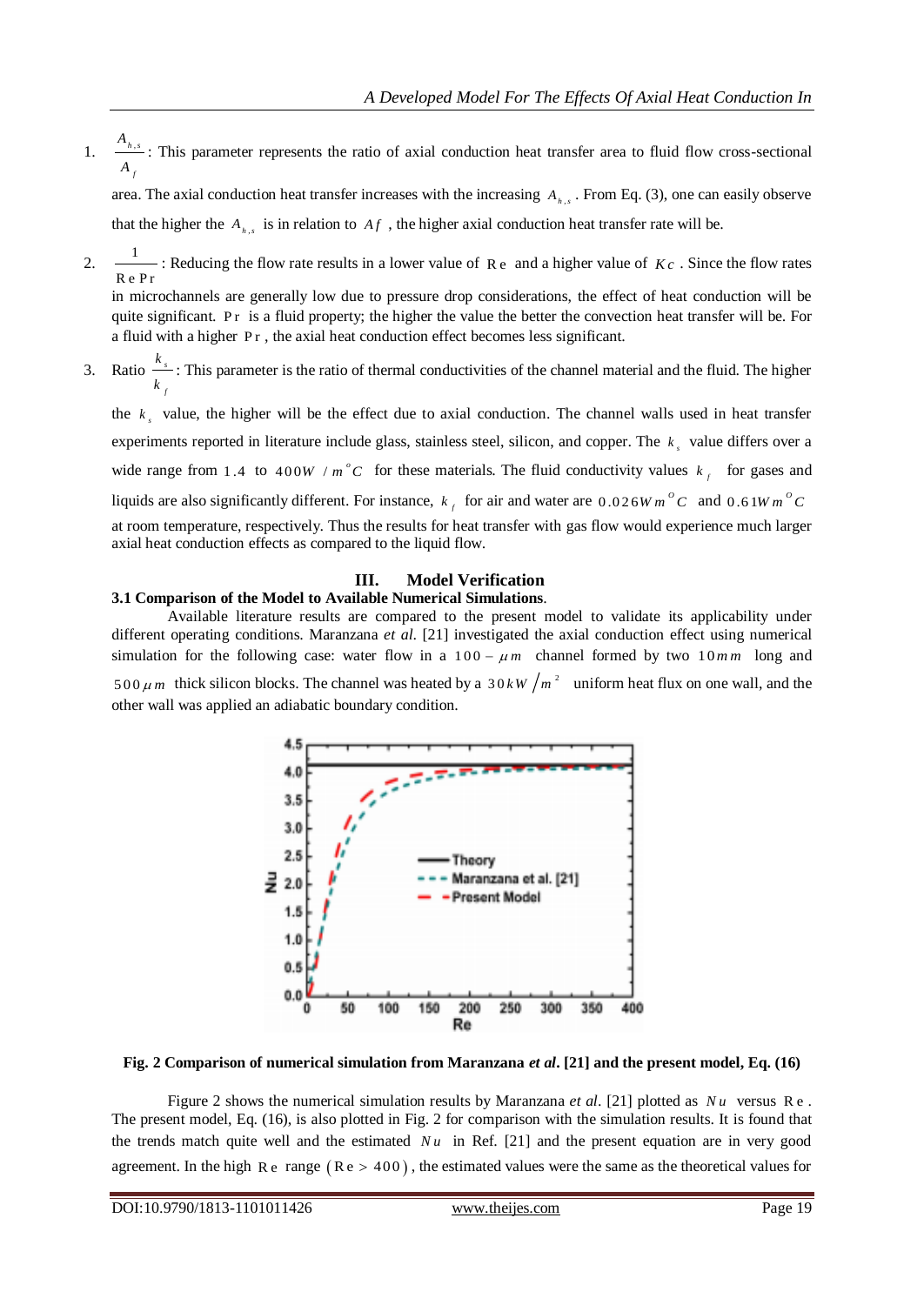fully developed flow, indicating that the axial conduction effects are negligible for these cases. Confirming with other investigators' findings, the estimated *Nu*

values were lower than the theoretical values in the low R e range and decreased further for lower R e cases.



**Fig. 3 Comparison of numerical simulation by Herwig and Hausner [25] to the present model, Eq. (16)**

Another numerical simulation work was performed by Herwigand Hausner [25]. Their numerical model was based on the experimental conditions of Tso and Mahulikar [26], who investigated heat transfer with water flow in an aluminum plate with 25 circular multi channels heated with constant heat flux. The calculated *Nu* was significantly lower than the conventional value; they explained the results by a nonconventional model. However, Herwig and Hausner [25] indicated that the reason of Nu departure from conventional values of Ref. [26] was the result of neglecting the axial heat conduction. They established a numerical model by using a commercial Computational fluid dynamics(CFD) code based on the test section and experimental condition similar to those in Ref. [26]. The hydraulic diameter, channel length, channel wall thickness, and channel pitch were  $0.730 \, \text{m/m}, 115.5 \, \text{m/m}, 1.414 \, \text{m/m}$  and  $1.970 \, \text{m/m}$ , respectively. The fluid bulk temperature varied nonlinearly from inlet to outlet. By calculating  $Nu$  with an interpolated fluid temperature, the calculated  $Nu$ was significantly lower than theoretical value as shown in Fig. 3. The calculated value was about 2.0, while for circular channel the theoretical value for laminar fully developed flow with constant heat flux heating was 4 .3 6 4 . As to the prediction by the present equation, the predicted values are also about 2 .0 , which is in good agreement with the simulation work. Since the flow is in laminar fully developed region, there is no significant variation of  $Nu$  along the flow direction.

## **3.2 Comparison of the Model with Available Experimental Data.**

Besides simulation work, a few researchers have experimentally investigated axial conduction effect on fluid flow in microchannels. As mentioned in Sec. 3.1, Tso and Mahulikar [26] experimentally investigated convective heat transfer in aluminum micro channels. The experiments were performed with four different flow rates and heat fluxes. Local wall temperatures along the channel were recorded, and the local Nu was calculated. Local fluid bulk-mean temperature was derived by interpolation from the inlet and outlet fluid temperatures. This confirms that the  $Nu$  was derived based on the assumption of constant heat flux and linear fluid temperature rise along the channel length.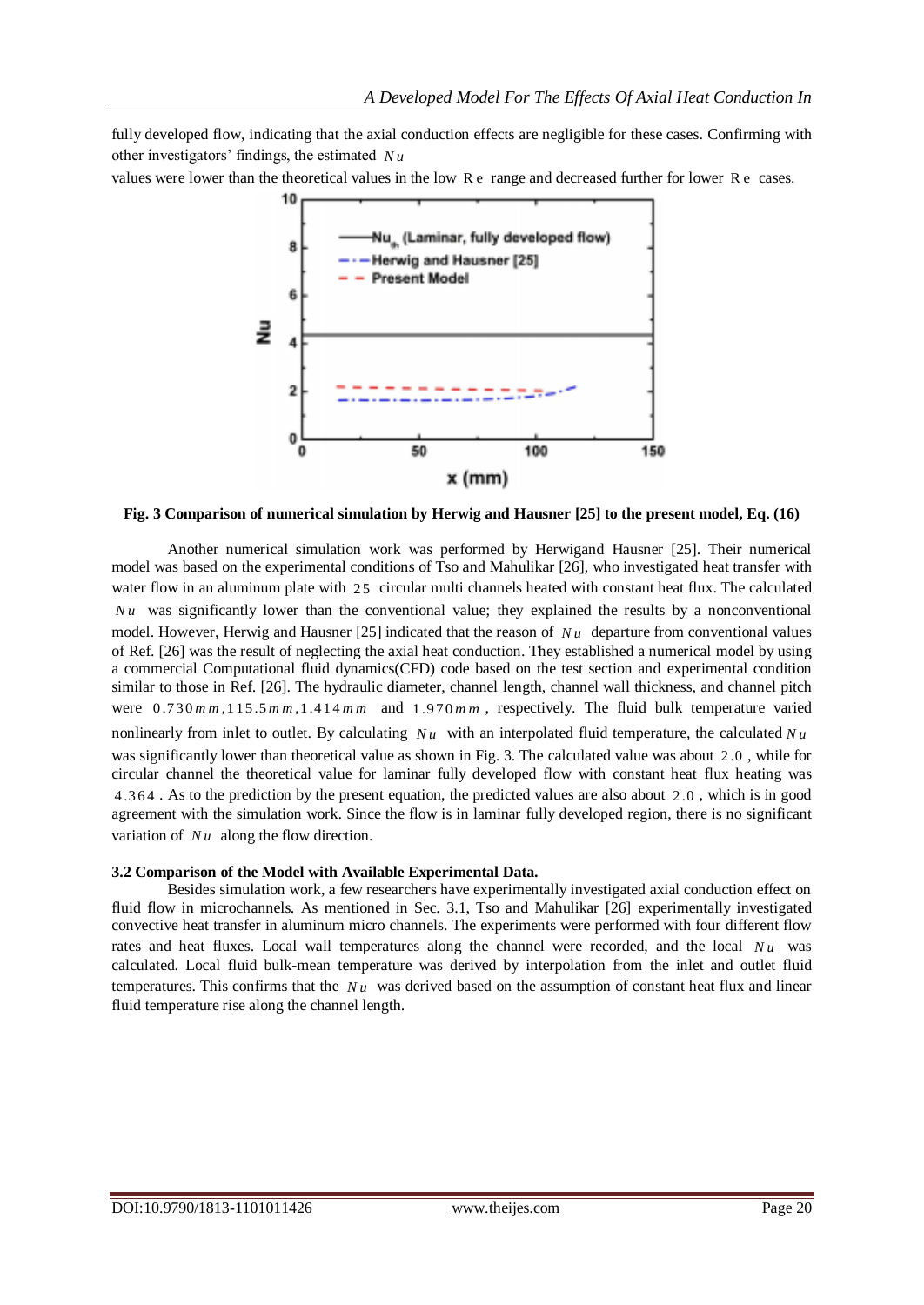

**Fig. 4 Comparison of experimental data [26] to the present equation**

Figure 4 shows a comparison of the experimental data in Ref. [26] to the theoretical laminar flow values and predictions by Eq. (16). The experimental data were significantly lower than the theoretical value of 4.364 for circular channel with constant heat flux in laminar fully developed flow, while it was found to have a better agreement with the predicted values from Eq. (16). The results indicate that the axial conduction effects reduce the local heat transfer coefficient and are well represented by the present model.

In Fig. 4, it was found that the predicted  $Nu$  from Eq. (16) decreases slightly with increasing Re. This phenomenon was different from the simulation results shown in Fig. 2. The calculated  $Nu$  and  $Re$  were local values along the flow direction for the same flow rates. The fluid temperature increased along the flow direction. With the increasing fluid temperature the viscosity and Pr decreased, while the Re increased. In Fig. 4, the Re values from low to high represent the local values at measurement locations from inlet to outlet.

Tiselj *et al*. [4] investigated axial conduction effects on heat transfer performance of water flow in a 530  $\mu$  m silicon chip with 17 triangular microchannels over Re from 3 to 85. The hydraulic diameter of channel, channel width, channel pitch, and heating length were  $162 \mu m$ ,  $310 \mu m$ ,  $620 \mu m$ , and  $10 mm$ , respectively. From the experimental and simulation results, they found that the fluid temperature as well as the wall temperature changed nonlinearly along the length, and the wall temperature distribution agreed with their numerical predictions that accounted for the axial conduction effects in the wall. A table listed in their paper reported the raw data for the inlet and outlet fluid temperatures, flow rates, and wall temperatures in a few locations for three (low, middle, and high) heat fluxes.

The raw data presented by Tiselj *et al.* [4] are used to calculate the  $Nu$  using Eq. (16). The input heat to the fluid was calculated from energy balance; heat flux was assumed to be uniform and calculated by the input heat divided by the heat transfer area; heat transfer coefficient was calculated from the measured local wall temperature and the local fluid temperature, which was obtained from the inlet and outlet fluid temperatures by assuming a linear fluid temperature profile along the flow direction.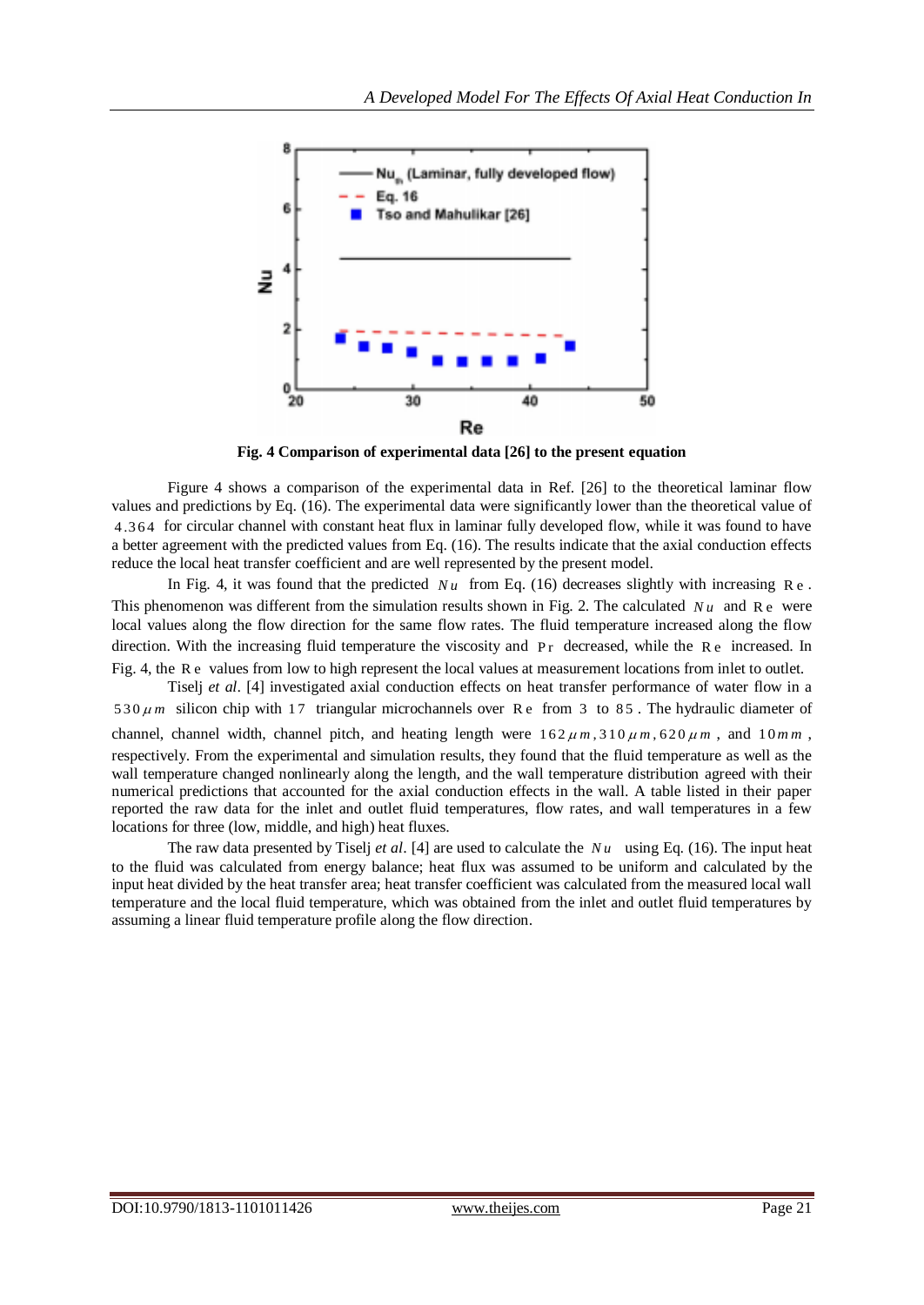

**Fig. 5 Comparison of experimental data [4] and the prediction by Eq. (16)**

Figure 5 shows the calculated  $Nu$  from Ref. [4] plotted as a function of Re in different heating lengths. It was found that thedata can be predicted very well by Eq. (16). The Nu is a function of Re and increases with it. For an  $\bf{R}$  e of about 100, the experimental data approach the  $Nu$  value for the theoretical laminar fully developed flow. The theoretical laminar fully developed  $Nu$  is 3.111 and is independent of Re . With the decreasing Re , the *Nu* becomes lower than the theoretical value and the deviation increases for lower R e values. The R e in their research was from 3 to 85; the theoretical fully developed lengths were between 0.13*mm* and 3.3*mm* , while the channel length was 10*mm* .

Another experimental data set used to compare with the present model was by Harms *et al*. [27]. They studied water flowing through silicon chip with 68 rectangular microchannels. The hydraulic diameter of the channel, 68 channel width, channel height, channel pitch, and heating length were  $404 \mu m, 251 \mu m, 1030 \mu m, 370 \mu m$  and  $25 mm$ , respectively.

In the experiments of Harms *et al*. [27], the flow was in the developing flow regime due to the short heating length employed. As a first approximation, predicted  $Nu$  values were calculated by the present equation, Eq. (16), with slight modification for the two cases. In one case, the laminar fully developed values were used, while in the other case the developing flow values were used. For the aspect ratio of the channel, the laminar fully developed flow  $Nu$  is about 5.33. This value was used as fully developed  $Nu$ <sub>th</sub> for all Re values. The developing  $Nu_{th}$  was calculated from the conventional developing flow correlation. The  $Nu$  values were found to be a function of Re and increased with it.



Fig. 6 Comparison of experimental data [27] and prediction of proposed model  $\frac{x}{x}$  = 0.25 *h L*  $=$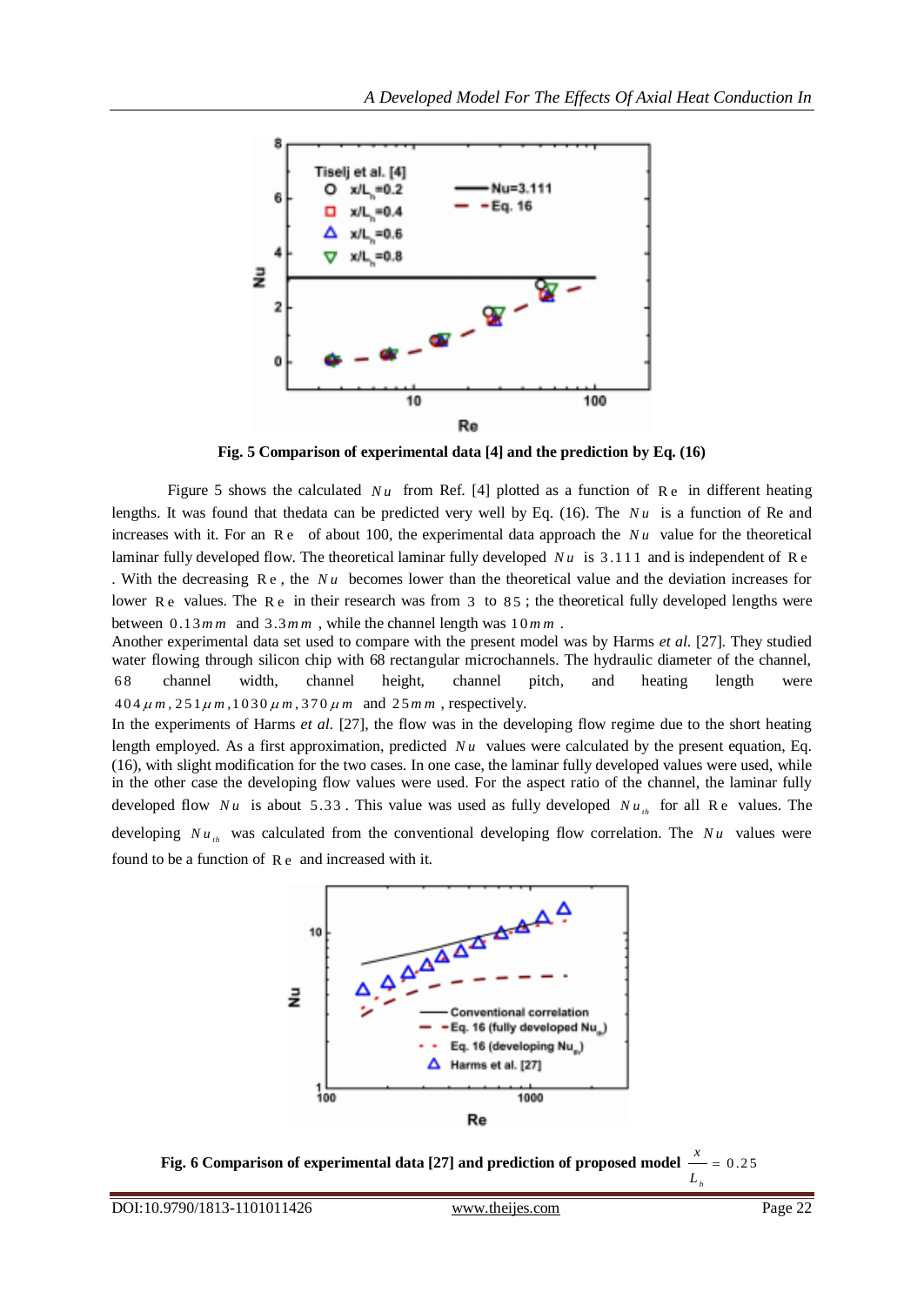Figure 6 shows the experimental data of Ref. [27] and the prediction by conventional developing flow correlation and the present equation. In the high Re range, the data points approach the prediction of conventional correlation. The  $Nu$  was lower than the prediction of conventional correlation in the low Re range and the departure increases for lower R e. The authors indicated that the phenomenon was due to the flow bypass in the manifold. Another possible explanation is attributed to the axial conduction effects. Compared to the prediction of Eq. (16) using laminar fully developed values for  $Nu_{th}$ , the experimental data can be predicted well in the low R e range. However, for higher R e , the data were under predicted since the flow regime was in the developing region. Comparing with the prediction of Eq. (16) by using developing flow values for  $Nu_{th}$ , the experimental data can be predicted very well over the entire Re range. Although the present correlation was derived from the assumption of fully developed flow, it seems that Eq. (16) can predict the developing flow data well by using developing flow  $Nu$  value as  $Nu$ <sub>th</sub>.

# **IV. Parametric Study of Axial Conduction Effects in Microchannels**

In this section, axial heat conduction effects modeled by Eq. (16) are represented by  $\frac{1}{\sqrt{2}}$ *th Nu Nu* . The ratio  $\frac{A^{n} k_0}{n}$ *th Nu Nu*

is denoted by  $Nu *$  and the ratio  $\frac{n_{h,s}}{n_{h,s}}$ *f A A* is denoted by  $A^*$  in the following discussion.  $Nu^*$  is always less

than 1 with axial heat conduction effects. As  $Nu*$  approaches 1, the axial conduction effects become negligible. The effects of wall thickness for water and airflow, and wall material thermal conductivity and Reynolds number on  $Nu$  \* with water flow.



**Fig. 7 Axial conduction effects of fluid flow in commercial stainless steel**  304 **tubes**

The wall thickness of commercial macro tubes is usually small compared to the tube diameter; however, it becomes comparable to the tube diameter for small diameter tubes. Figure 7 shows the comparison of air and water flow in commercial tubes as a function of  $A^*$  (= ratio of wall cross-sectional area to fluid flow cross sectional area) and  $Nu$  \*. In larger diameter tubes,  $A$  \* is much less than 1, the tube wall crosssection area is much smaller compared to the flow cross-sectional area. From this figure, it is observed that the axial conduction effect is negligible for water flow in commercial stainless steel 304 tubes with Re higher than 50, while for air flow the axial conduction effect is not negligible and the  $Nu$  \* decreases significantly for smaller diameter tubes.

In literature, it was found the data for macro tubes were in good agreement with conventional correlation for commercial stainless steel tubes [8–10,13–18]. The experimental Re in literature was usually higher than 50 and the fluids used in these investigations were all liquid. As seen from Fig. 7, the axial conduction is found to be negligible for these cases.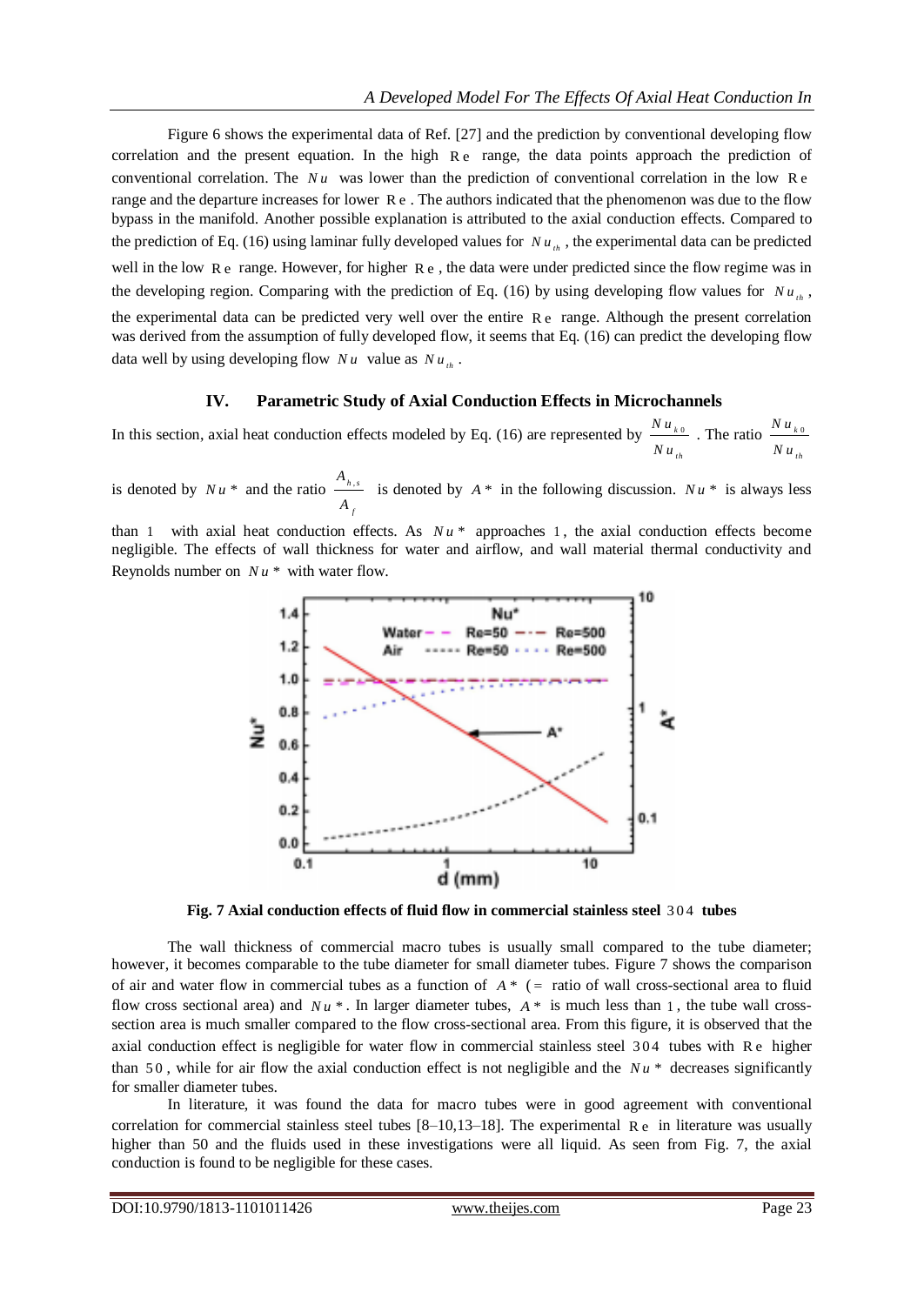The prediction in Fig. 7 shows a significant axial heat conduction effect for air flow in commercial tube. However, there is no data available for heat transfer with gas flow in microchannels. Such experiments are difficult to conduct due to severe heat losses(as compared to the convective heat transfer to the gas).



Fig. 8 Axial heat conduction effects of water flow in channelin  $Re = 50$ 

Although from the prediction of Eq. (16) axial heat conduction is found to be negligible for water flow in commercial stainless steel tubes, it may not be negligible for water flow in high thermal conductivity or high *A* \* channels. Figure 8 shows axial conduction effects with  $Nu*$  plotted as a function of channel thermal conductivity for water flow at  $Re = 50$  in different  $A^*$  channels. The axial heat conduction effect increases with increasing channel thermal conductivity and  $A^*$ . The thermal conductivity of stainless steel 304 is 14.9*W* /*m*  $\degree$  *C* and the A  $\degree$  value for commercial tube is less than 6. This results in the axial conduction effect of less than 5% . However, if the tube material is changed from stainless steel 304 to aluminum  $(k_s = 401 \ W/m \ ^{\circ}C) Nu^*$  for  $A^* = 6$  is 0.67, while for copper tubes  $(k_s = 401 \ W/m \ ^{\circ}C) Nu^*$ becomes only 0.48 .



**Fig. 9 Axial conduction effects of water flow in silicon channel** 4 **Parametric Study of Axial Conduction Effect in Microchannels**

Etching channels in silicon wafer is a very common method for making microchannels. For these types of channels the diameter can be much smaller than conventional commercial tubes, and the wall thickness is usually comparable to channel diameters. Figure 9 shows the Nu<sup>\*</sup> calculated from the present equation as a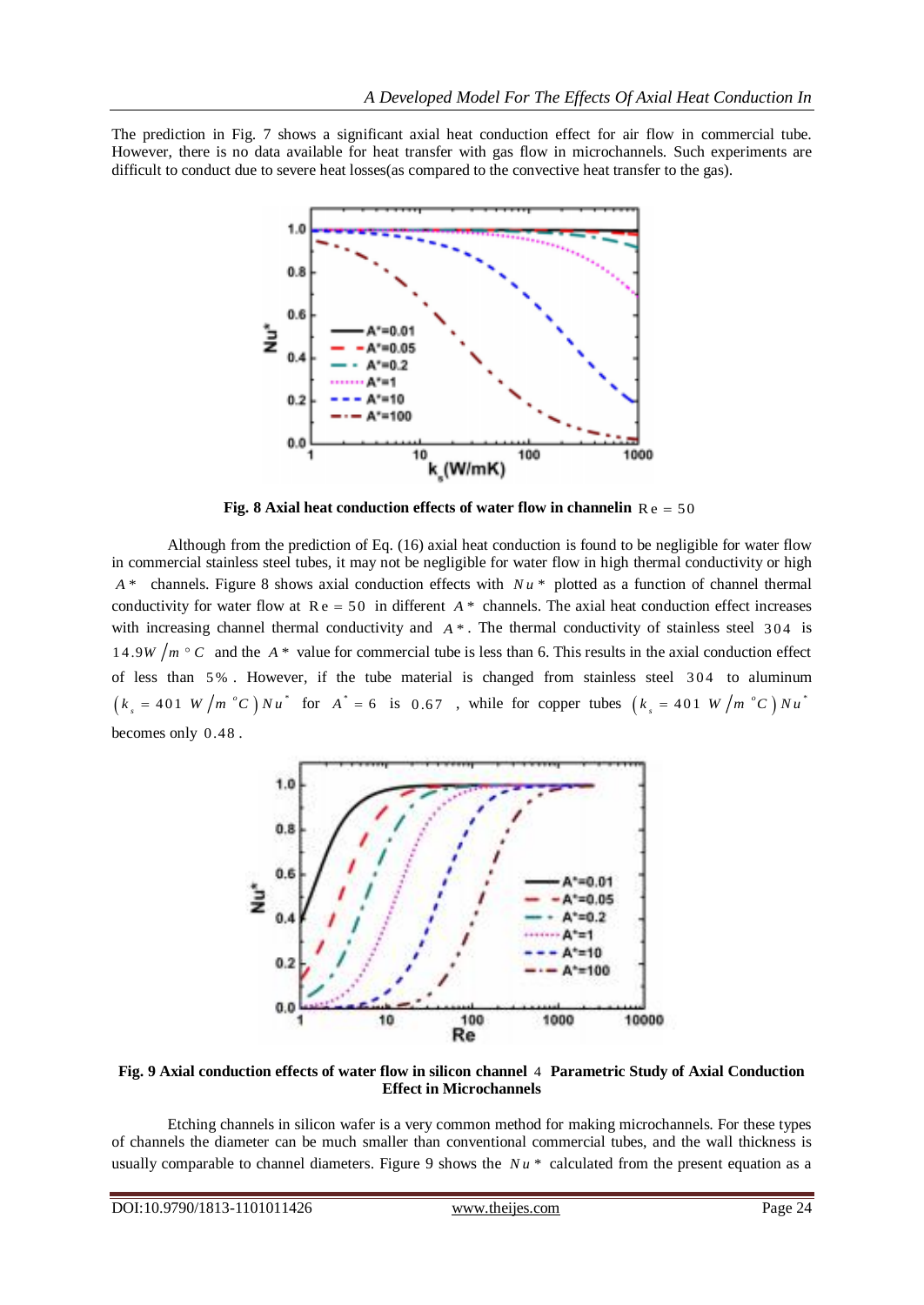function of Re for water flowing in silicon microchannels. For very low Re values,  $Nu^*$  values are all significantly less than 1, which means that the axial conduction is not negligible even for  $A^*$  as low as  $0.01$ .  $Nu^*$  increases with increasing Re and approaches 1 for high Re. For  $A^* = 0.01$  axial conduction is less than  $5\%$  for R e higher than  $6$ . While for  $A^* = 0.05, 0.2, 1, 10$  and  $100$  the R e value corresponding to an axial heat conduction effect less than 5% are 13, 26, 57, 180, and 570, respectively.

#### **V. Conclusions**

Effect of axial heat conduction in the fully developed flow is postulated to be a result of an increase in the fluid temperature at any section. The temperature gradient in the wall causes a heat flow in the wall opposite to the flow direction. This effect becomes important, while reducing the experimental data in which the wall temperature is measured, but the local fluid temperature is obtained from the conventional energy balance equation, which does not consider the additional heat transfer to the fluid. A new model is developed to account for this effect. The effect of axial heat conduction in the fluid is shown to be negligible for air and water flow in microchannels for conditions generally encountered in cooling applications.

The results of the model are compared with the numerical simulation results [21,25] and the experimental data [4,26,27] available in the literature. The comparisons show that the model results are in good agreement with the data, and the trends with Re, Pr, and other geometrical and flow parameters are also correctly predicted.

A parametric analysis using the model shows that the axial conduction effects in the wall are severe for gas flow in any tube material. Axial conduction effects in the wall are negligible for water flow in commercial stainless-steel tubes, while for higher conductivity channel material, or thicker channel walls, the effects of axial heat conduction in the wall are not negligible even for water. It is also noted that it is very difficult to obtain accurate experimental data as the heat losses from the test section, especially the non uniform heat losses along the channel length, make it very difficult to evaluate the heat transferred to the fluid along the length in calculating accurate fluid temperature profile.

#### **References**

- [1]. Wu, H. Y., and Cheng, P., 2003, "An Experimental Study of Convective Heat Transfer in Silicon Microchannels With Different Surface Conditions," Int. J.Heat Mass Transfer, 46, pp. 2547–2556.
- [2]. Qu, W., Mala, G. M., and Li, D., 2000, "Heat Transfer for Water Flow in Trapezoidal Silicon Microchannels," Int. J. Heat Mass Transfer, 43(21), pp. 3925–3936.
- [3]. Shen, S., Xu, J. L., Zhou, J. J., and Chen, Y., 2006, "Flow and Heat Transfer inMicrochannels With Rough Wall Surface," Energy Convers. Manage.,47(11–12), pp. 1311–1325.
- [4]. Tiselj, I., Hetsroni, G., Mavko, B., Mosyak, A., Pogrebnyak, E., and Segal, Z.,2004, "Effect of Axial Conduction on the Heat Transfer in Micro-Channels," Int. J. Heat Mass Transfer, 47, pp. 2551–2565.
- [5]. Peng, X. F., and Wang, B. X., 1993, "Forced Convection and Flow Boiling Heat Transfer for Liquid Flowing Through Microchannels," Int. J. Heat Mass Transfer, 36(14), pp. 3421–3427.
- [6]. Peng, X. F., and Peterson, G. P., 1996, "Convective Heat Transfer and FlowFriction for Water Flow in Microchannel Structures," Int. J. Heat Mass Transfer, 39(12), pp. 2599–2608.
- [7]. Wang, B. X., and Peng, X. F., 1994, "Experimental Investigation on Liquid Forced-Convection Heat Transfer Through Microchannels," Int. J. Heat Mass Transfer, 37, pp. 73–82.
- [8]. Lin, T.-Y., and Yang, C.-Y., 2007, "An Experimental Investigation on Forced Convection Heat Transfer Performance in Micro Tubes by the Method of Liquid Crystal Thermography," Int. J. Heat Mass Transfer, 50(23–24), pp. 4736–4742.
- [9]. Yang, C. Y., and Lin, T. Y., 2007, "Heat Transfer Characteristics of Water Flow in Microtubes," Exp. Therm. Fluid Sci., 32(2), pp. 432–439.
- [10]. Lelea, D., Nishio, S., and Takano, K., 2004, "The Experimental Research on Microtube Heat Transfer and Fluid Flow of Distilled Water," Int. J. Heat Mass Transfer, 47(12–13), pp. 2817–2830.
- [11]. Steinke, M. E., and Kandlikar, S. G., 2006, "Single-Phase Liquid Friction Factors in Microchannels," Int. J. Therm. Sci., 45, pp. 1073–1083.
- [12]. Rosa, P., Karayiannis, T. G., and Collins, M. W., 2009, "Single-Phase HeatTransfer in Microchannels: The Importance of Scaling Effects," Appl. Therm.Eng., 29, pp. 3447–3468.
- [13]. Webb, R. L., and Zhang, M., 1998, "Heat Transfer and Friction in Small Diameter Channels," Microscale Thermophys. Eng., 2, pp. 189–202.
- [14]. Owhaib, W., and Palm, B., 2004, "Experimental Investigation of Single-Phase Convective Heat Transfer in Circular Microchannels," Exp. Therm. Fluid Sci.,28, pp. 105–110.
- [15]. Yen, T.-H., Kasagi, N., and Suzuki, Y., 2003, "Forced Convective Boiling Heat Transfer in Microtubes at Low Mass and Heat Fluxes," Int. J. Multiphase Flow,29(12), pp. 1771–1792.
- [16]. Kandlikar, S. G., Joshi, S., and Tian, S., 2003, "Effect of Surface Roughness on Heat Transfer and Fluid Flow Characteristics at Low Reynolds Numbers in Small Diameter Tubes," Heat Transfer Eng., 24(3), pp. 4–16.
- [17]. Muwanga, R., and Hassan, I., 2006, "Local Heat Transfer Measurements in Microchannels Using Liquid Crystal Thermography: Methodology Development and Validation," ASME J. Heat Transfer, 128, pp. 617–626.
- [18]. Celata, G. P., Cumo, M., Marconi, V., Mc Phail, S. J., and Zummo, G., 2006,"Microtube Liquid Single-Phase Heat Transfer in Laminar Flow," Int. J. Heat Mass Transfer, 49, pp. 3538–3546.
- [19]. Davis, E. J., and Gill, W. N., 1970, "The Effects of Axial Conduction in the Wall on Heat Transfer With Laminar Flow," Int. J. Heat Mass Transfer, 13, pp.459–470.